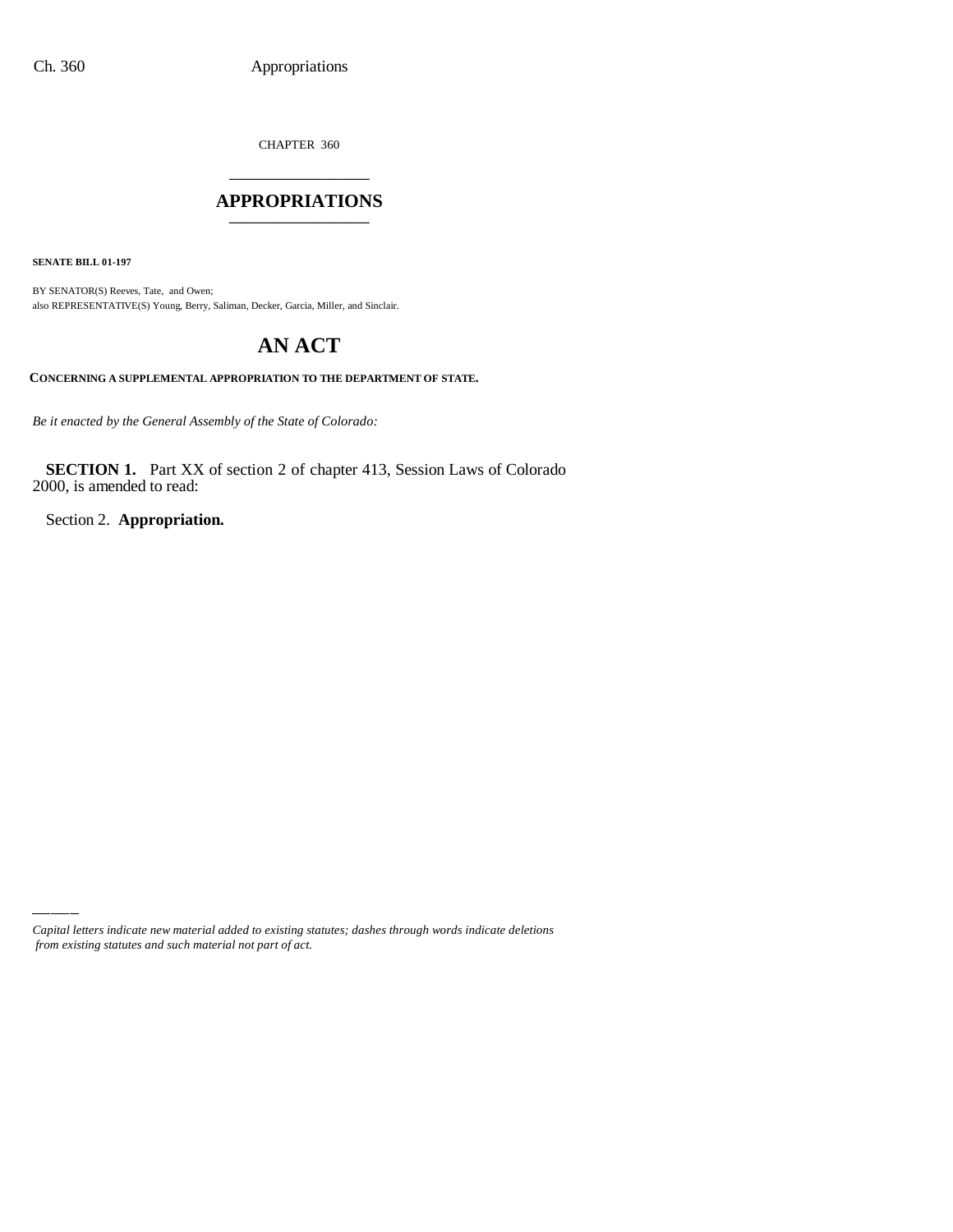# Ch. 360 Appropriations

|                 |       |             | APPROPRIATION FROM |              |               |                |  |
|-----------------|-------|-------------|--------------------|--------------|---------------|----------------|--|
|                 |       |             | <b>GENERAL</b>     |              | CASH          |                |  |
| ITEM &          |       | GENERAL     | <b>FUND</b>        | CASH         | <b>FUNDS</b>  | <b>FEDERAL</b> |  |
| <b>SUBTOTAL</b> | TOTAL | <b>FUND</b> | <b>EXEMPT</b>      | <b>FUNDS</b> | <b>EXEMPT</b> | <b>FUNDS</b>   |  |
|                 |       |             |                    |              |               |                |  |

## **PART XX DEPARTMENT OF STATE**

#### **(1) ADMINISTRATION**

| <b>Personal Services</b>  | 2.682.416          |  |
|---------------------------|--------------------|--|
|                           | $(69.0$ FTE)       |  |
| Health, Life, and Dental  | 148,851            |  |
| Short-term Disability     | 1,257              |  |
| <b>Salary Survey</b>      | 136,507            |  |
| Anniversary Increases     | 61,893             |  |
| Workers' Compensation     | 3,115              |  |
| <b>Operating Expenses</b> | <del>383,063</del> |  |
|                           | 421,439            |  |
| Legal Services for 2,020  |                    |  |
| hours                     | 112,736            |  |
| Administrative Law Judge  |                    |  |
| Services for 559 hours    | 52,951             |  |
| Purchase of Services from |                    |  |
| Computer Center           | 2.000              |  |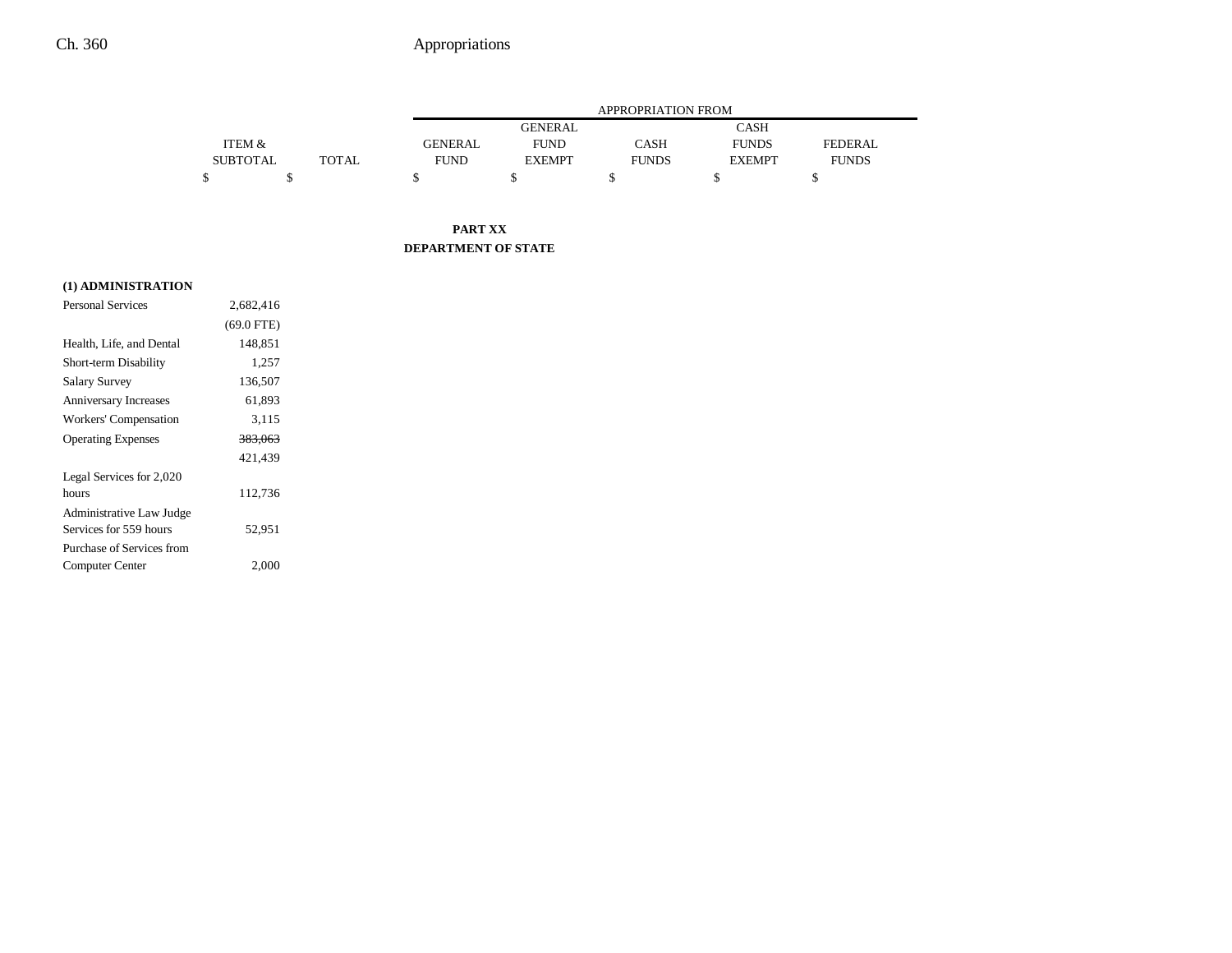| Payment to Risk                 |         |           |                        |
|---------------------------------|---------|-----------|------------------------|
| Management and Property         |         |           |                        |
| Funds                           | 10,215  |           |                        |
| Vehicle Lease Payments          | 2,636   |           |                        |
| Capital Outlay                  | 140,913 |           |                        |
| <b>Leased Space</b>             | 432,837 |           |                        |
| <b>Indirect Cost Assessment</b> | 124,628 |           |                        |
| Discretionary Fund              | 5,000   |           |                        |
|                                 |         | 4,301,018 | 4,301,018              |
|                                 |         | 4,339,394 | 4,339,394 <sup>a</sup> |

<sup>a</sup> This amount shall be from fees, taxes and all other sources of revenue collected by the Department.

#### **(2) SPECIAL PURPOSE**

| <b>Bilingual Translation</b>  | 1.000       |                       |  |  |
|-------------------------------|-------------|-----------------------|--|--|
| <b>County Clerk Candidate</b> |             |                       |  |  |
| Reimbursement                 | 1,500       |                       |  |  |
| <b>Local Election</b>         |             |                       |  |  |
| Reimbursement                 | 1,073,012   |                       |  |  |
|                               | 1,130,112   |                       |  |  |
| Implementation of             |             |                       |  |  |
| <b>National Voter</b>         |             |                       |  |  |
| <b>Registration Act</b>       | 95,038      |                       |  |  |
|                               | $(1.0$ FTE) |                       |  |  |
| Initiative and Referendum     | 400,000     |                       |  |  |
|                               | 304,524     |                       |  |  |
|                               |             | <del>1.570.55</del> 0 |  |  |

 $1,570,550$ <sup>\*</sup>

Ch. 360 Appropriations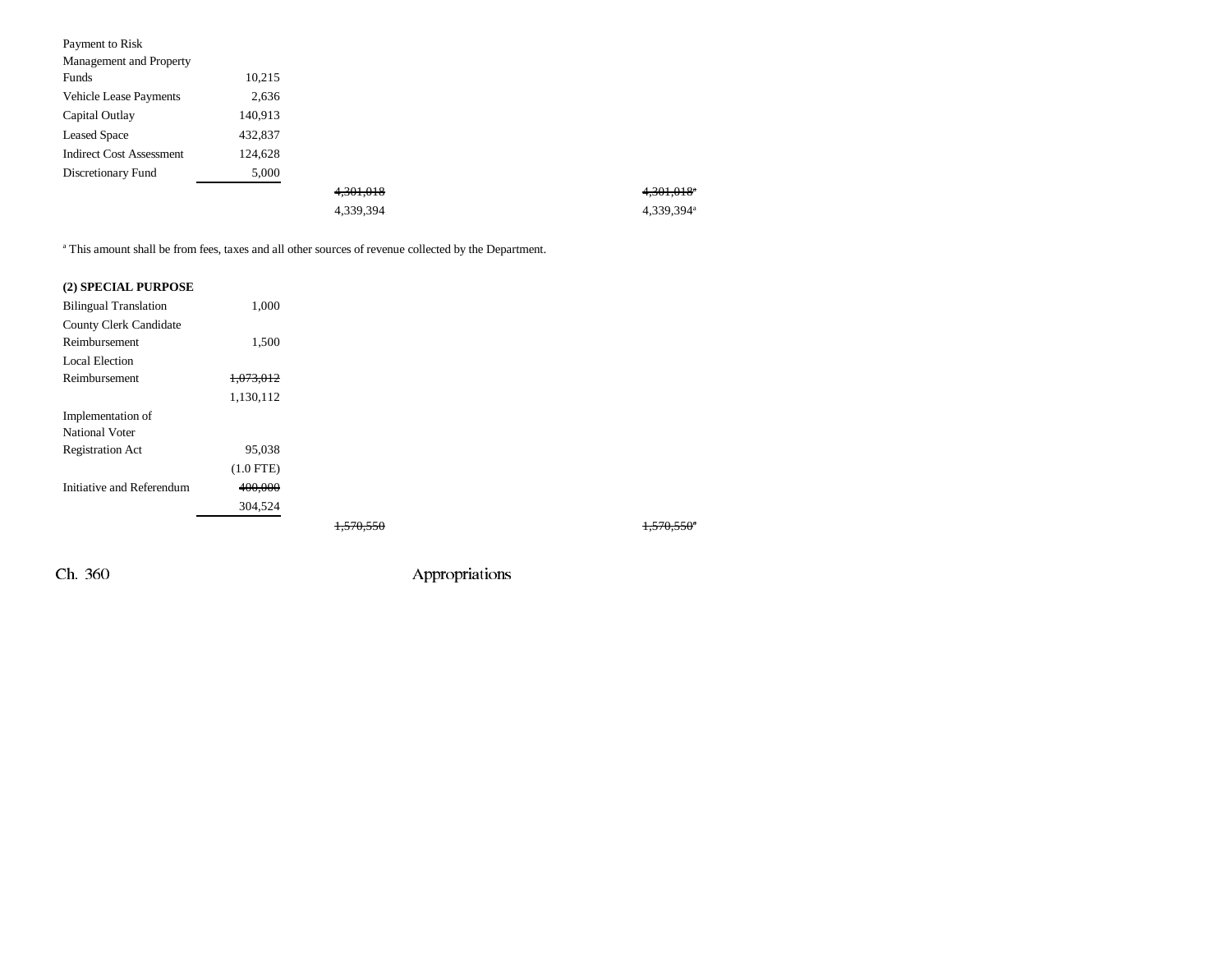# Ch. 360 Appropriations

|                 |              | <b>APPROPRIATION FROM</b> |                |              |               |                |
|-----------------|--------------|---------------------------|----------------|--------------|---------------|----------------|
|                 |              |                           | <b>GENERAL</b> |              | <b>CASH</b>   |                |
| ITEM &          |              | GENERAL                   | <b>FUND</b>    | <b>CASH</b>  | <b>FUNDS</b>  | <b>FEDERAL</b> |
| <b>SUBTOTAL</b> | <b>TOTAL</b> | <b>FUND</b>               | <b>EXEMPT</b>  | <b>FUNDS</b> | <b>EXEMPT</b> | <b>FUNDS</b>   |
|                 |              |                           |                |              |               |                |
|                 |              |                           |                |              |               |                |

1,532,174<sup>a</sup> 1,532,174<sup>a</sup>

<sup>a</sup> This amount shall be from fees, taxes and all other sources of revenue collected by the Department.

## **(3) INFORMATION TECHNOLOGY SERVICES**

| 1,127,043 | 1,127,043 <sup>a</sup> |
|-----------|------------------------|
|           | $(18.0$ FTE)           |
| 1,274,982 | 1,274,982 <sup>a</sup> |
|           |                        |
| 660.632   | 660,632 <sup>a</sup>   |
|           |                        |
| 281,830   | 281,830 <sup>a</sup>   |
| 3,344,487 |                        |
|           |                        |

<sup>a</sup> These amounts shall be paid from the Department of State Cash Fund.

## **(B) Central Information System230**

Personal Services 232,697<sup>a</sup> 232,697<sup>a</sup> 232,697<sup>a</sup>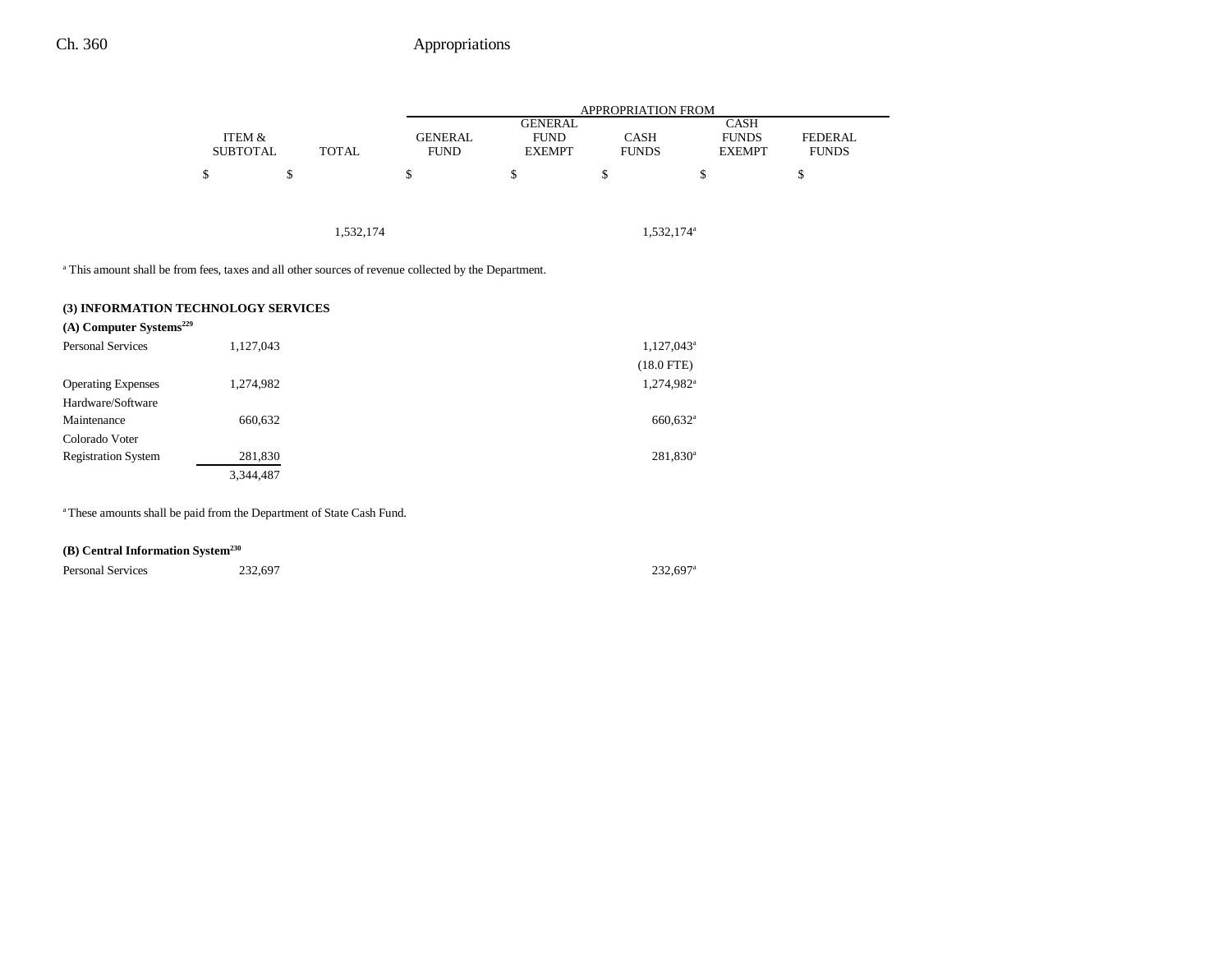|                              |           | $(5.0$ FTE)              |                      |
|------------------------------|-----------|--------------------------|----------------------|
| <b>Operating Expenses</b>    | 110,852   | $110,852$ <sup>*</sup>   |                      |
|                              | 196,850   | 196,850 <sup>a</sup>     |                      |
| Colorado Information         |           |                          |                      |
| Network Systems (CINS)       |           |                          |                      |
| Contract                     | 1,200,000 | $1,200,000$ <sup>*</sup> |                      |
|                              |           | 620,803 <sup>a</sup>     | 579,197 <sup>b</sup> |
| Payments to the              |           |                          |                      |
| <b>Department of Revenue</b> | 85,998    | 85,998 <sup>a</sup>      |                      |
|                              | 1,629,547 |                          |                      |

<sup>a</sup> These amounts will be paid from the Central Information System Cash Fund.

**<sup>b</sup> This amount will be paid from Central Indexing System Cash Fund reserves.** 

|                                          | 4,974,034    |                              |           |  |
|------------------------------------------|--------------|------------------------------|-----------|--|
| <b>TOTALS PART XX</b><br>$(STATE)^{5,6}$ | \$10,845,602 | \$10,845,602<br>\$10,266,405 | \$579,197 |  |

**FOOTNOTES** -- The following statements are referenced to the numbered footnotes throughout section 2.

5 (Governor lined through this provision. See L. 2000, p. 2752.)

6 All Departments, Totals -- The General Assembly requests that copies of all reports requested in other footnotes contained in this act be delivered to the Joint Budget Committee and the majority and minority leadership in each house of the General Assembly. Each principal department of the state shall produce its rules in an electronic format that is suitable for public access through electronic means. Such rules in such format shall be submitted to the

Ch. 360 Appropriations